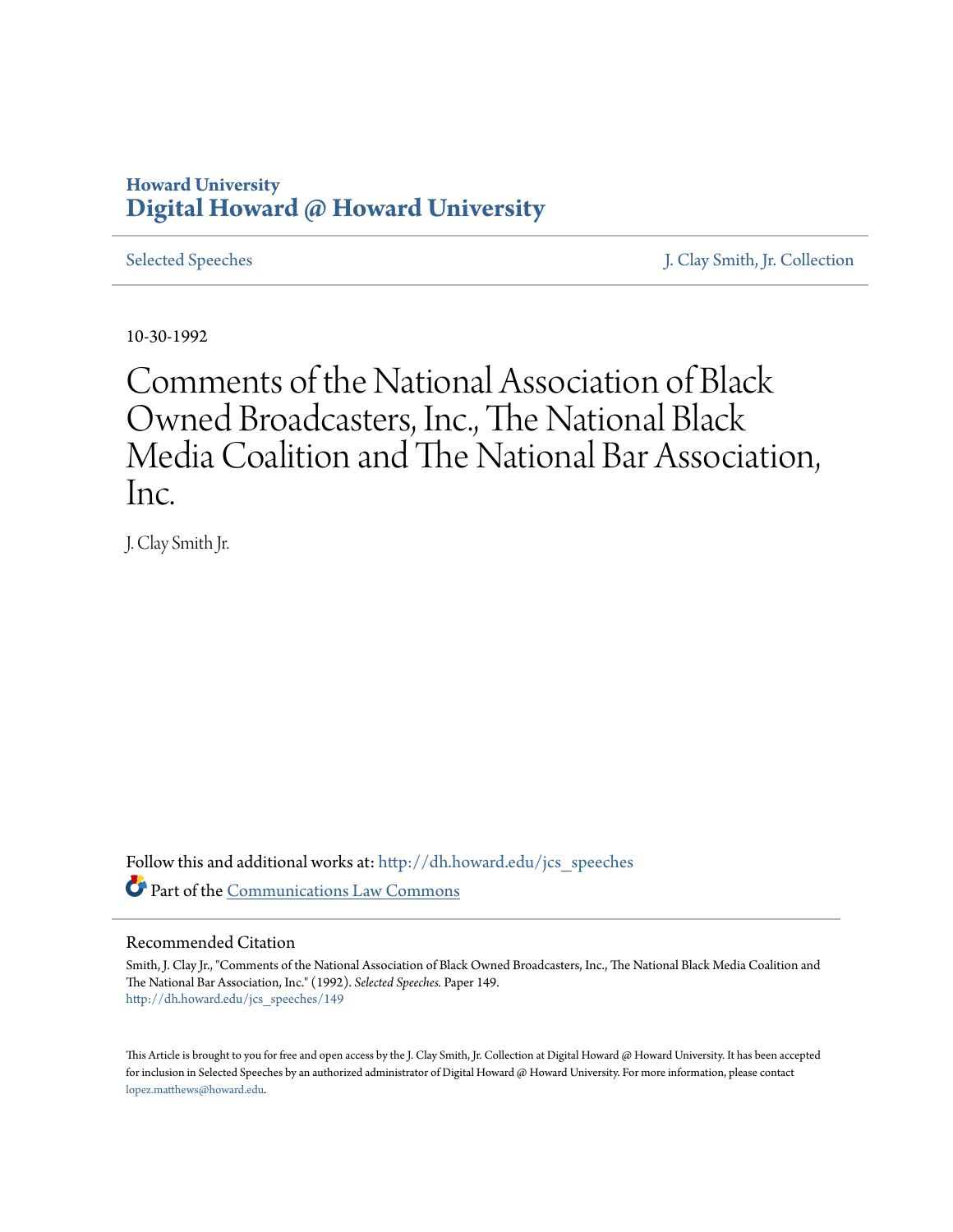$171$ 

Before the FEDERAL COMMUNICATIONS COMMISSION<br>Washington, D.C. 20554 Washington, D.C.

> ) ) ) )

In re

Revision of Radio Rules and Policies MM Docket No. 91-140

render de la Render de la Caracha de la Caracha de la Caracha de la Caracha de la Caracha de la Caracha de la

# COMMENTS OF THE NATIONAL ASSOCIATION OP BLACK OWNED BROADCASTERS, INC., THE NATIONAL BLACK MEDIA COALITION AND THE NATIONAL BAR ASSOCIATION, INC.

The National Association of Black Owned Broadcasters, Inc. ("NABOB"), by its attorneys, the National Black Media Coalition ("NBMC"), by its attorney, and the National Bar Association, Inc. ("NBA"), by its attorney, (collectively referred to as the "Commenters") hereby submit their Comments in the above-captioned proceeding.

The Commenters direct their comments to the proposed "incubator " program described by the Commission in its Memorandum Opinion and Order and Further Notice of Proposed Rule Making, FCC 92-361, released September 4, 1992. The Commenters submit the following:

1. The Commission has proposed that a group station owner be allowed to increase its ownership of radio stations above the<sup>-</sup> Commission's recently adopted national ownership limits, if such group owner "establishes and successfully implements a broadcast ownership 'incubator' program designed to ease entry barriers and provide assistance to small businesses or individuals seeking to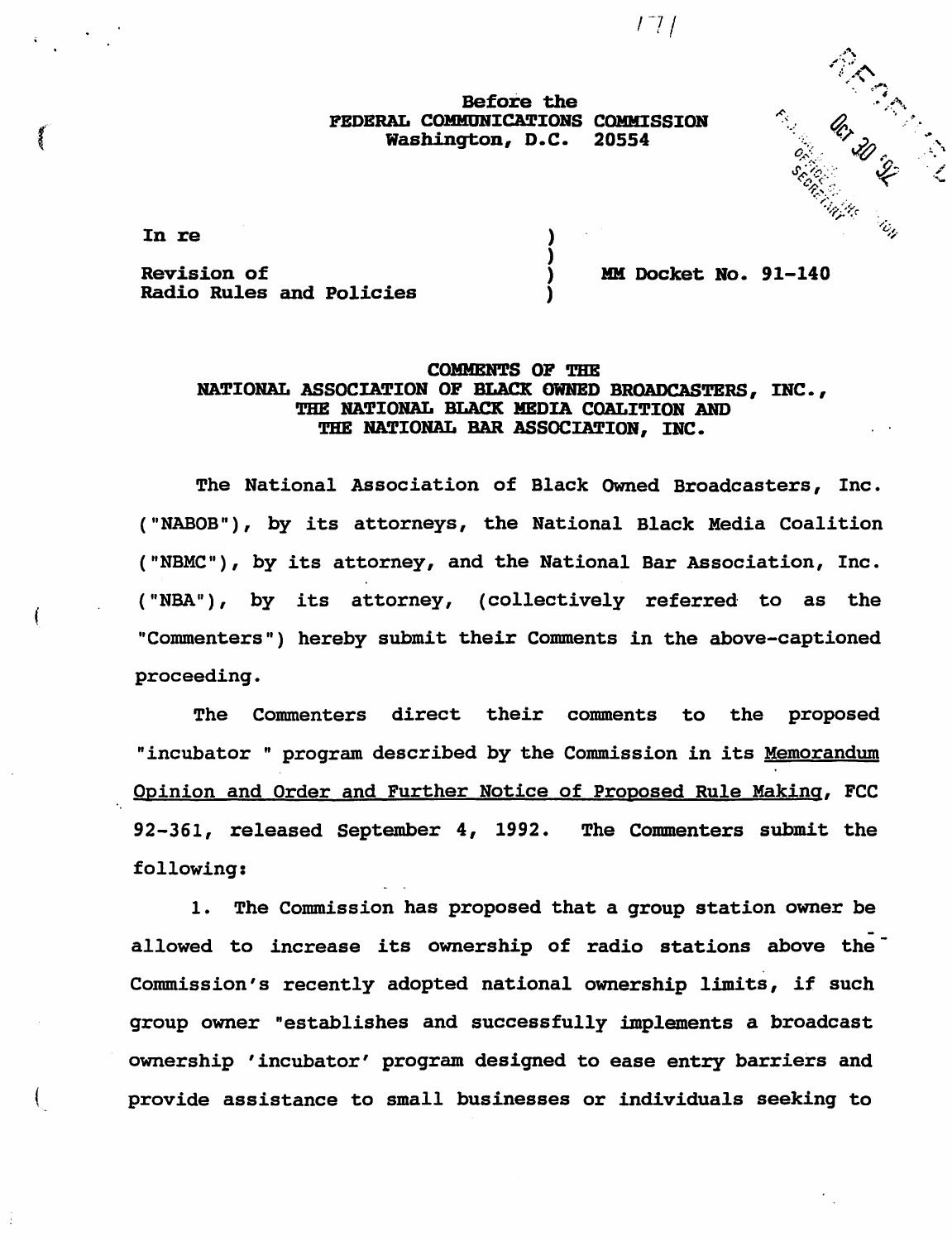enter the radio field." Order at para. 22. The Commission suggests that such an incubator program could consist of:

- (1) Management or technical assistance
- (2) Loan guarantees
- (3) Direct financial assistance through loans or equity investment
- $(4)$  Training
- (5) Business planning assistance

Id. at para. 24.

2. The Commenters submit that the incubator program, as. described by the Commission, is likely to be of no benefit to minority broadcasters or prospective minority broadcasters, and may indeed injure such minority broadcasters.

3. The Commission offers the incubator concept in the same Order in which the Commission authorized and encouraged a major increase in the concentration of control of the radio industry, over the strenuous and repeated objections of minority broadcasters and prospective minority broadcasters. The incubator program appears to be only a token gesture to give the appearance of ameliorating the potential devastation which the ownership rule changes can be expected to cause among minority owners.

4. The incubator program is so "watered down" that it does not even begin to provide any hope for creation of additional minority broadcasters or the strengthening of existing minority broadcasters. The incubator program is not limited to providing assistance to minority broadcasters and potential minority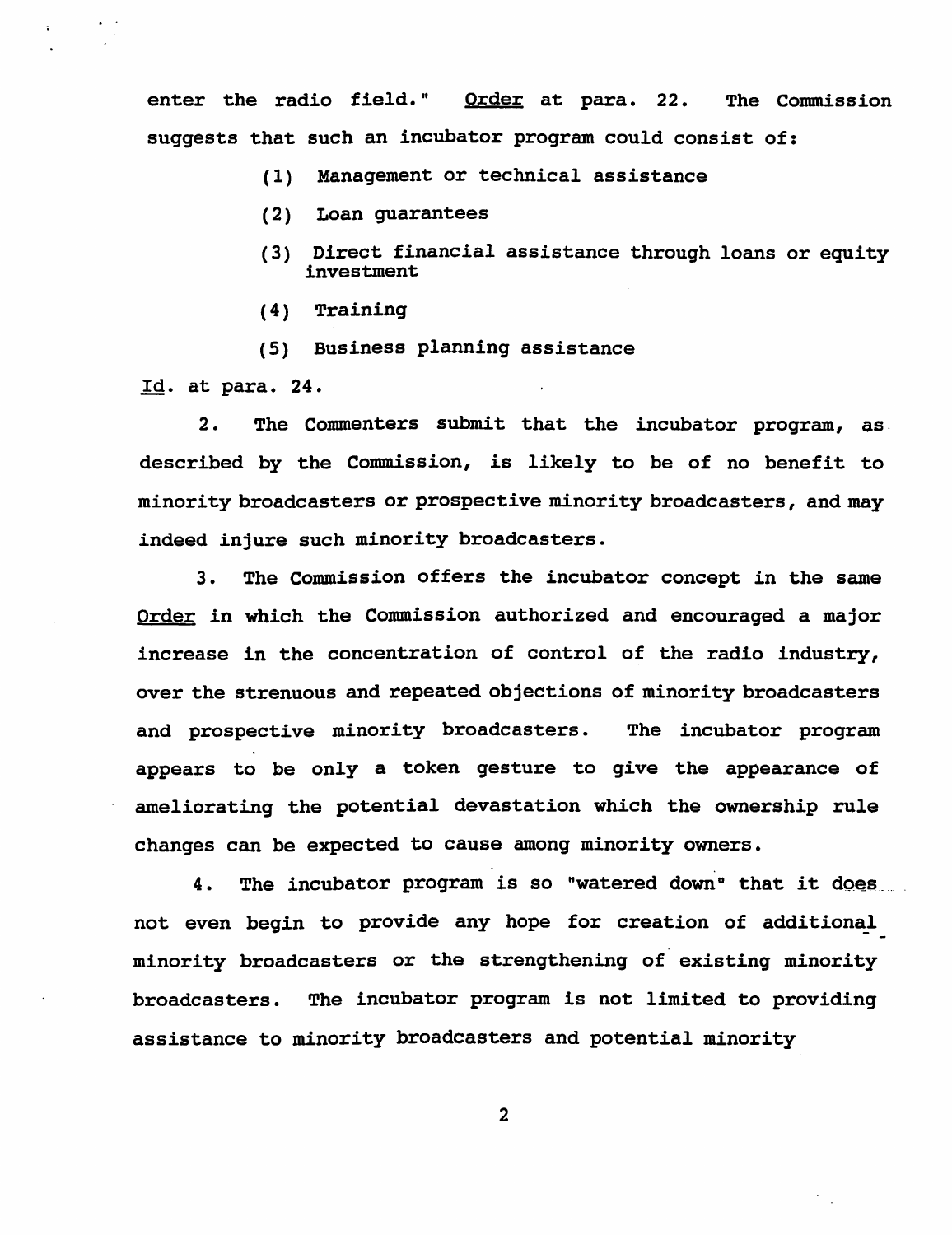broadcasters. Instead, it is to offered to all "small businesses." Id. at 22.

 $\tilde{q}$ 

Ś

5. In its Order, the Commission adopted a similar rule to allow an increase in the ownership limits for "small businesses" partially owned by group owners. NABOB and NBMC petitioned for reconsideration of that rule change, because the potential class of "small businesses" is so large and unrestricted that group owners will have no trouble creating nonminority owned "small businesses" indirectly controlled by those group owners. Thus, no group owner will ever have a need to joint venture with a minority owned company to take advantage of the increased ownership limits. NABOB and NBMC pointed out that this unrestricted definition of "small businesses" is a major "loophole" in the new ownership limits.

6. Similarly, the proposal to allow "small businesses" to take advantage of the proposed incubator program creates the same major "loophole" for group owners that the new ownership rule permits. Group owners will be able to create "small businesses" owned by children, spouses, former employees or other persons whom those group owners are able to indirectly control. Such group owners will never have any incentive to bring a minority owned company into their incubator programs. Thus, the proposed incubator program offers minorities nothing more than "lip service." It offers no real likelihood that minorities will ever benefit from this concept.

7. Additionally, the incubator program shows no signs of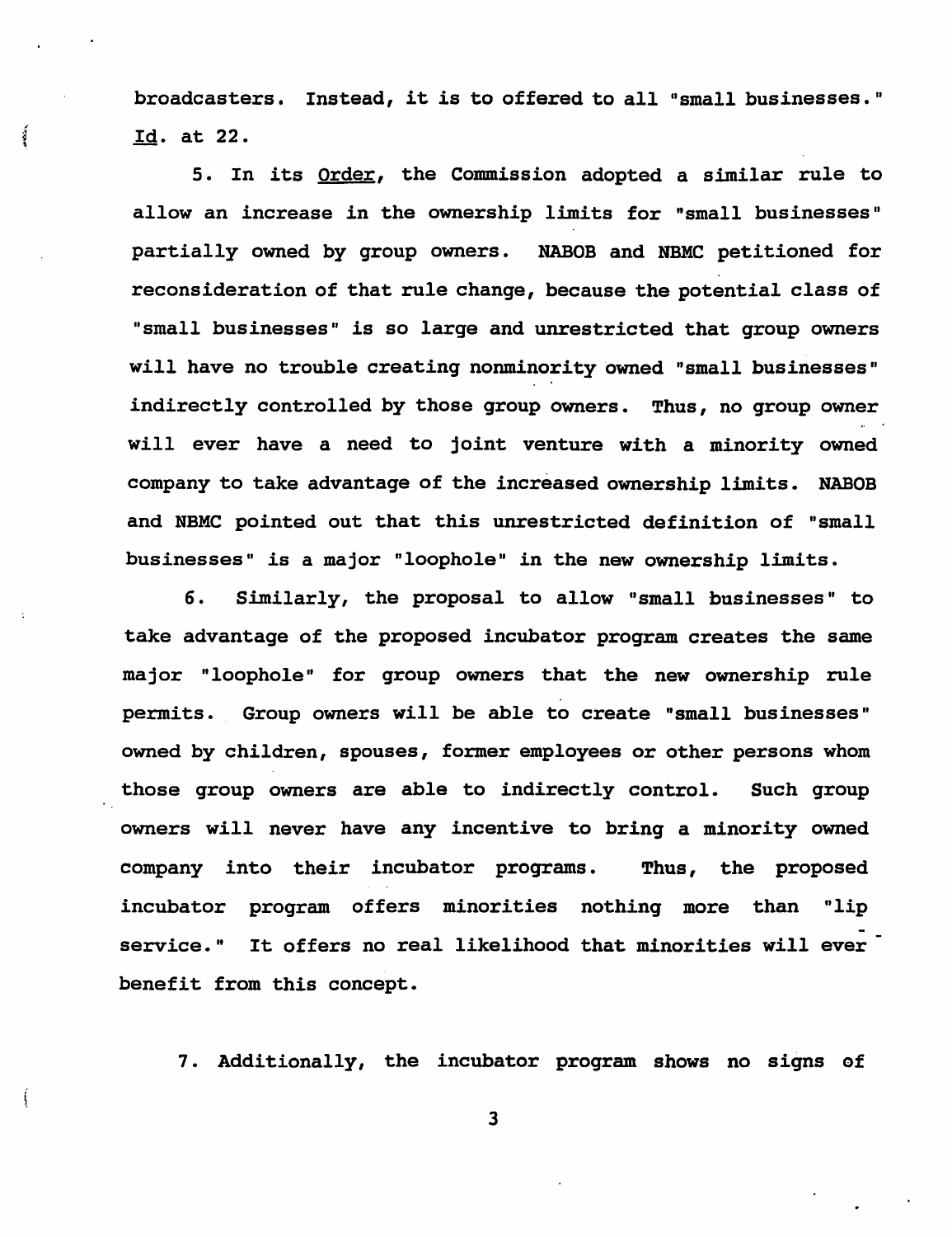balancing out the damage to minority owners which consolidation of the industry will create. The Commission fully expects that there will be a consolidation of ownership in the broadcast industry as a result of its increased ownership limits. See Order at para. 9. The Commission reasons that fewer, financially stronger, companies will be good for the industry. Id. However, there is nothing in the proposed incubator program which suggests that it has the ability to replace minority owners who will be lost as a result of industry consolidation. In fact, it is quite likely that a minority owner forced out of the industry by the consolidation created by the Commission's new ownership limits will be replaced by a nonminority owned "small business" in the incubator program.

Î

Ï

S. It is also clear that the whole concept of the incubator program is quite disingenuous. The Commission's new ownership limits are based upon the Commission's conclusion that the industry *should* be restructured into ownership by fewer, larger, financially stronger companies. Given this restructuring the Commission has begun, any future "graduates" of such an incubator programs will be set loose to compete in a new, more concentrated industry. Thus, any "graduate" of such an incubator program can be expected to suffer the same fate as the small minority broadcaster it will be replacing. The incubator graduate will find that it cannot survive as a stand-alone station, and it to will seek to be bought out by a group owner -- perhaps the group owner from whose incubator program it graduated.

9. Thus, having set in motion the forces which will assure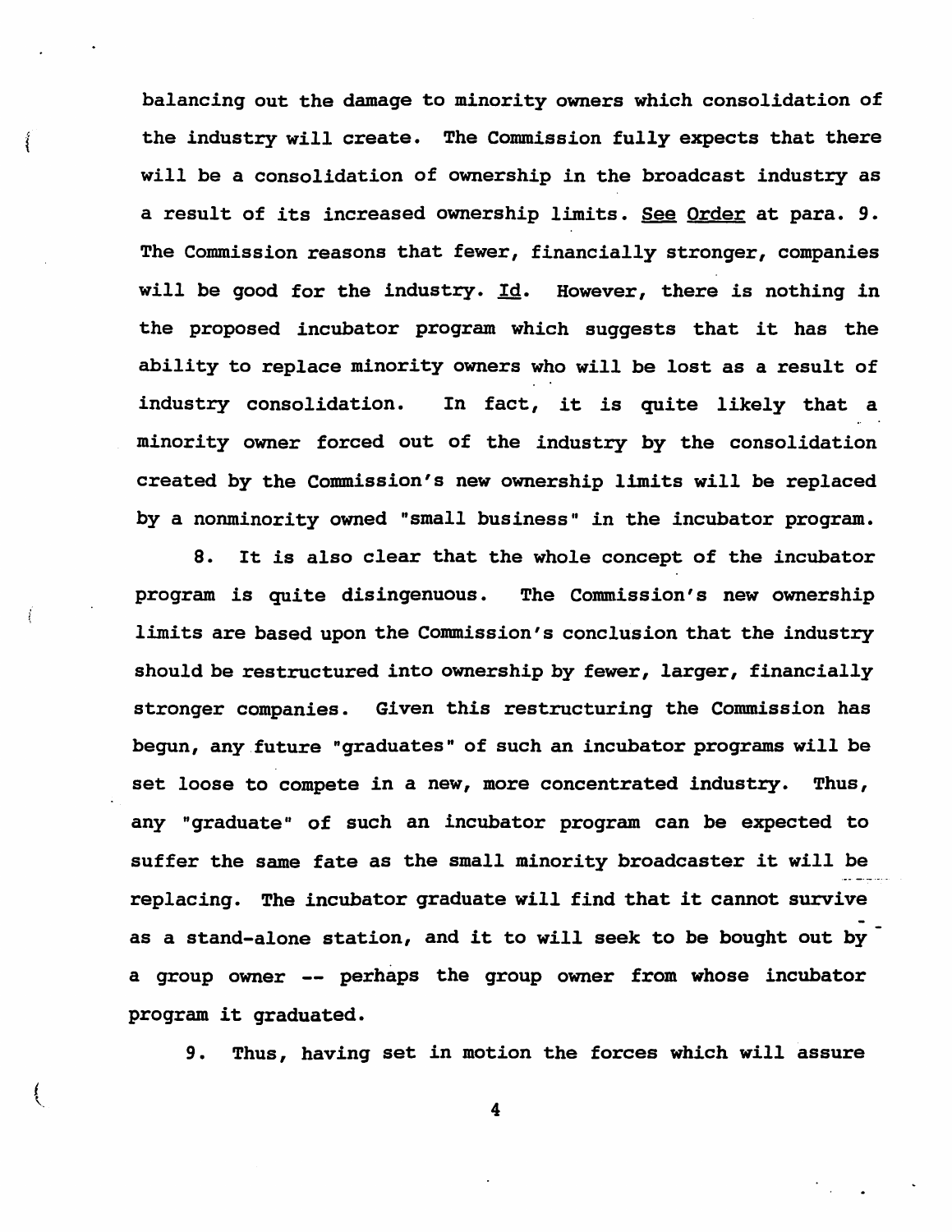that small station owners will be driven from the market, the Commission's proposed incubator program cannot be looked upon favorably as offering any meaningful opportunities for increasing minority ownership. The Commenters therefore submit that the only meaningful way the Commission can aid minority ownership in this proceeding is to act favorably upon the Petition for Reconsideration filed by NABOB and NBMC in this proceeding on October 16, 1992. The Commission must return the national ownership limits to 12 AM and 12 FM, with a 2 station incentive for all minority owned companies and return the local ownership limits to 1 AM and 1 FM per market.

ŧ

10. With respect to the proposed incubator program, the Commission should either eliminate it altogether or make major revisions to it. The specific revisions which the Commission should make are:

- (1) Restrict the incubator program to companies owned and controlled by minorities.
- (2) Require any company proposing to create an incubator program to provide all of the components of an incubator program listed by the Commission in paragraph 24 of its Order.
- (3) Require any company seeking to receive a waiver of the national ownership limits to demonstrate that it has had a successful incubator program in existence for at least a year prior to asking for the waiver.
- (4) Require any company requesting a waiver of the national ownership limit to demonstrate that it has placed two minority owners in business through its incubator program for each station above the national limit the company seeks.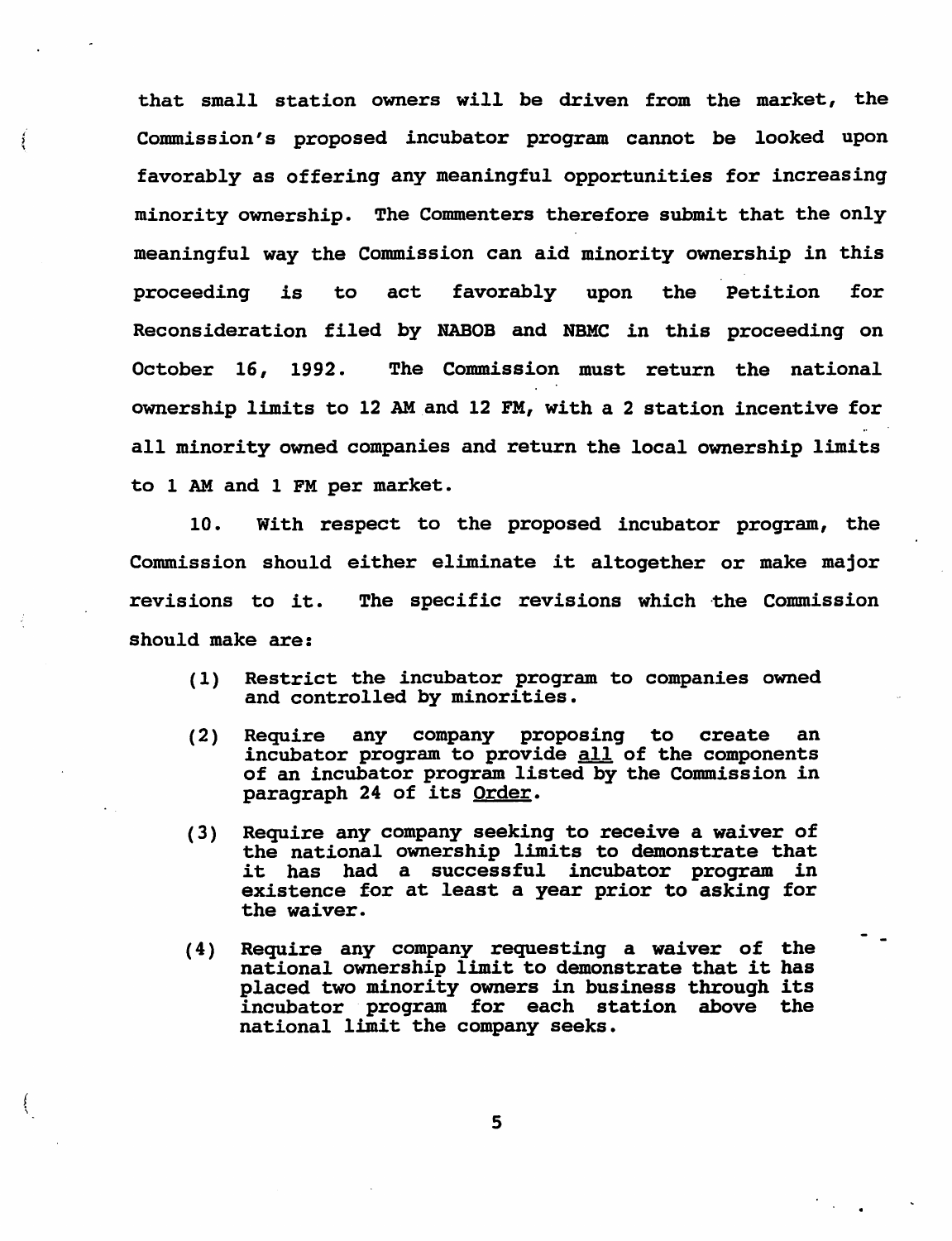(5) Require any company requesting a waiver of the national ownership limit to demonstrate that the<br>proposed acquisition will not have a negative proposed acquisition will not have a negative effect on existing minority ownership. (For example, the company should be required to show that its acquisition of a new station will not negatively impact a minority owned station in the market in which it is purchasing the new station.)

#### **CONCLUSION**

As stated above, the Commenters are opposed to the incubator program as currently proposed. As proposed, it is likely that the program will do more harm to minority ownership than having no· program at all. Therefore, the Commenters submit that the incubator program either should be abandoned or modified as set forth herein.

Respectfully submitted,

NATIONAL ASSOCIATION OF BLACK OWNED BROADCASTERS, INC.

By. James E. Winston<br>James E. Winston<br>Rubin, Winston, Diercks,<br>Harris & Cooke<br>1730 M Street, N.W. ubin, Winston, Diercks, Harris & Cooke 1730 M Street, N.W. Suite 412 Washington, D.C. 20036 (202) 861-0870